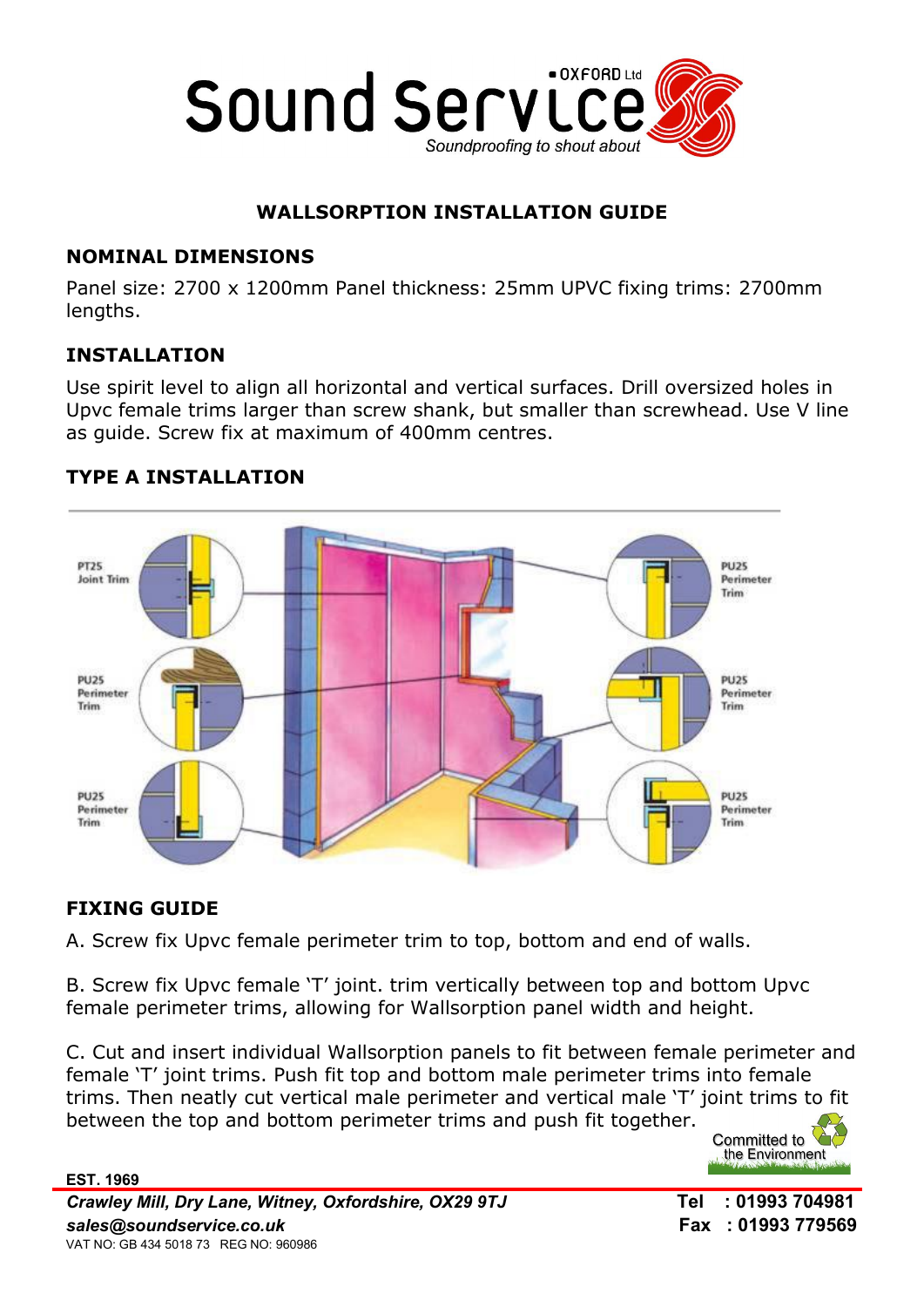Make sure to place the 'PULSTRIP™' labelled end at top. Ensure that all trims are fully pushed in and located.



# TYPE B INSTALLATION

# NOMINAL DIMENSIONS

Panel size: 2700 x 1200mm Panel thickness: 25mm Upvc fixing trims: 2700mm lengths

# INSTALLATION

Use spirit level to align all horizontal and vertical surfaces. Drill oversized holes in Upvc female trims larger than screw shank, but smaller than screwhead. Use V line as guide. Screw fix at maximum of 400mm centres.



A. Screw fix Upvc female perimeter trim to top, bottom and end of walls.

B. Cut panels to size. Position individual Butt Joint Wallsorption panels to fit between the female perimeter trims. Ensure that the visible panel butt joints are tight and straight.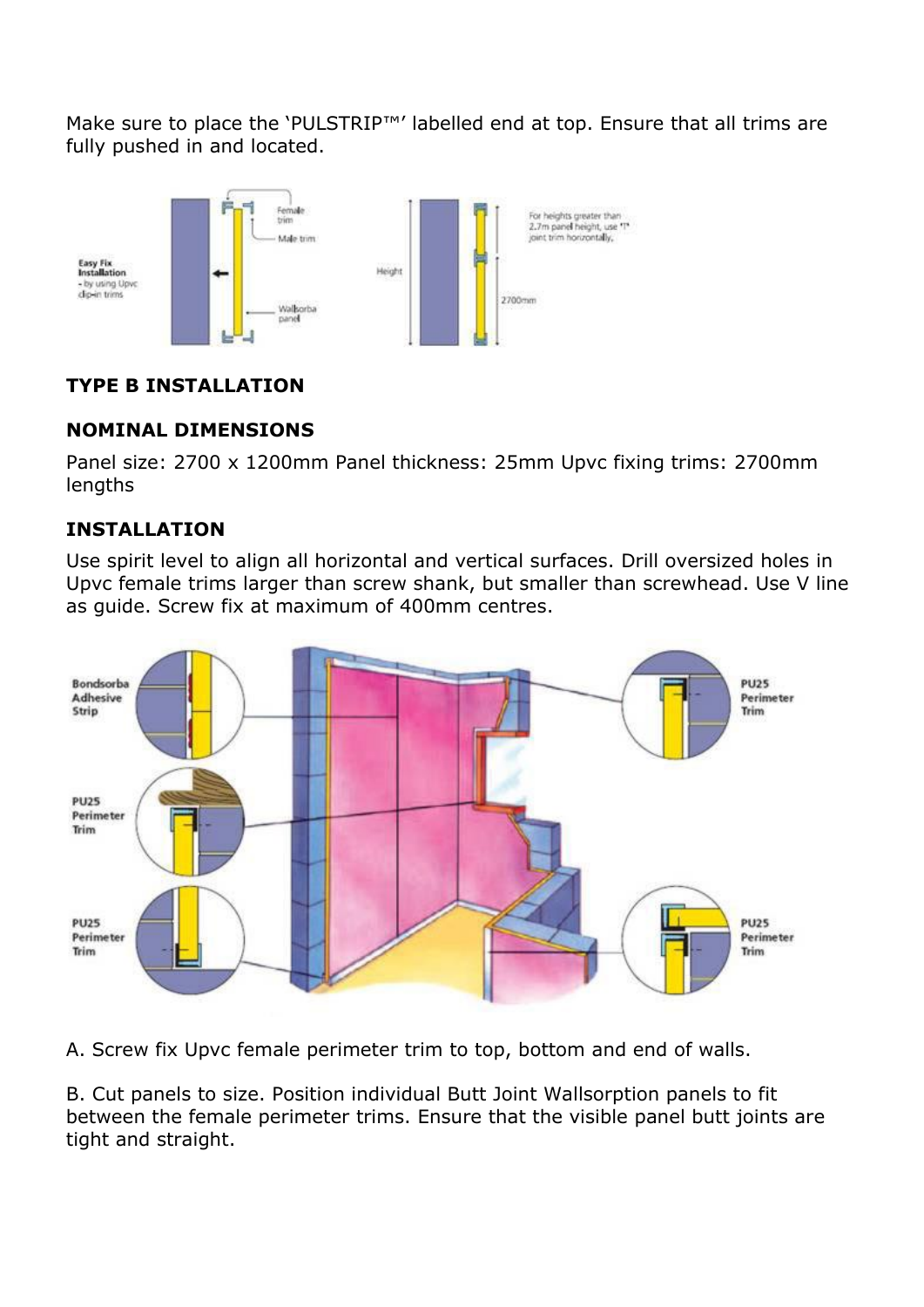C. Remove panels away from wall and apply an even brush coat of our contact adhesive (approx 100mm wide x 150mm long strip) on the wall to coincide with the perimeter edge of the rear of the panels about half way down the panel height and allow to touch dry for about 15 minutes. Then apply a similar strip of contact adhesive on the corresponding positions on the back of the panels so they coincide with the glue positions on the wall. Allow to touch dry  $(10 - 15$  minutes). Carefully reposition the panels in the original positions. The panels must be carefully repositioned as once contact is made with the adhesive then they cannot be readjusted.

D. Push fit top, bottom and end male perimeter trims into female trims. Ensure that all trims and panels are fully pushed in and located.

If paneling runs generally end to end in a corner of a room, the neatest method is as shown above.

Because no panel run has more than one cut edge at each end therefore all these are hidden in corners by the uncut panel. This eliminates the need for any internal corner trims hence resulting in a neater finish.

# TYPE C INSTALLATION

### NOMINAL DIMENSIONS

Standard sizes: 1200 x 1200mm, 1200 x 1500mm, 1200 x 1800mm,1200 x 2100mm, 1200 x 2400mm, 1200 x 2700mm

#### Panel thickness: 25mm

Custom size panels made to customers requirements are available. Please indicate sizes of width and height required. e.g. 1050mm wide x 1710mm high.

### INSTALLATION TO WALLS

Panels are contact adhesive fixed to backing surface using our aerosol adhesive. This is a simple and strong adhesive system for bonding Wallsorption panels direct to walls. This method allows panels to be applied direct to concrete, brickwork, wood, plaster or metal as long as they are smooth. There is an immediate bond, therefore no mechanical support is required or the need for any drilling. A more detailed site installation guide is sent with each delivery.

#### SURFACE PREPARATION

The wall must be clean, dry and free from loose paint or plaster, dust etc. Wallpaper should be removed, gloss paint roughened and emulsion paint brushed with a stiff brush to ensure it is firm. Absorbent surfaces, if in doubt should be primed with a dilute solution of PVA adhesive at a mix of 5:1 and allowed to dry for at least 24 hours before applying the panel adhesive.